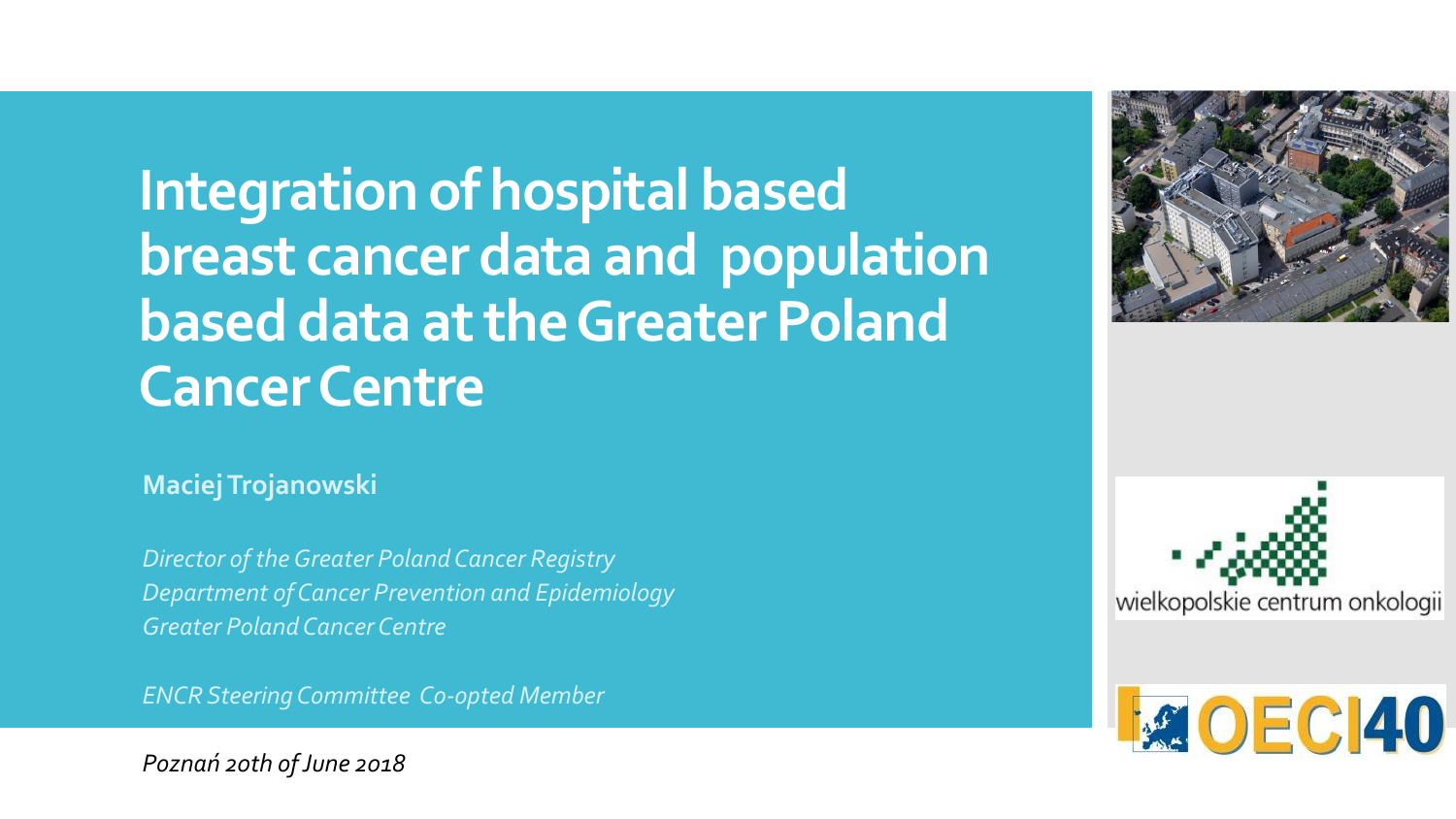### Population based cancer registration in Poland



Source: Polish National Cancer Registry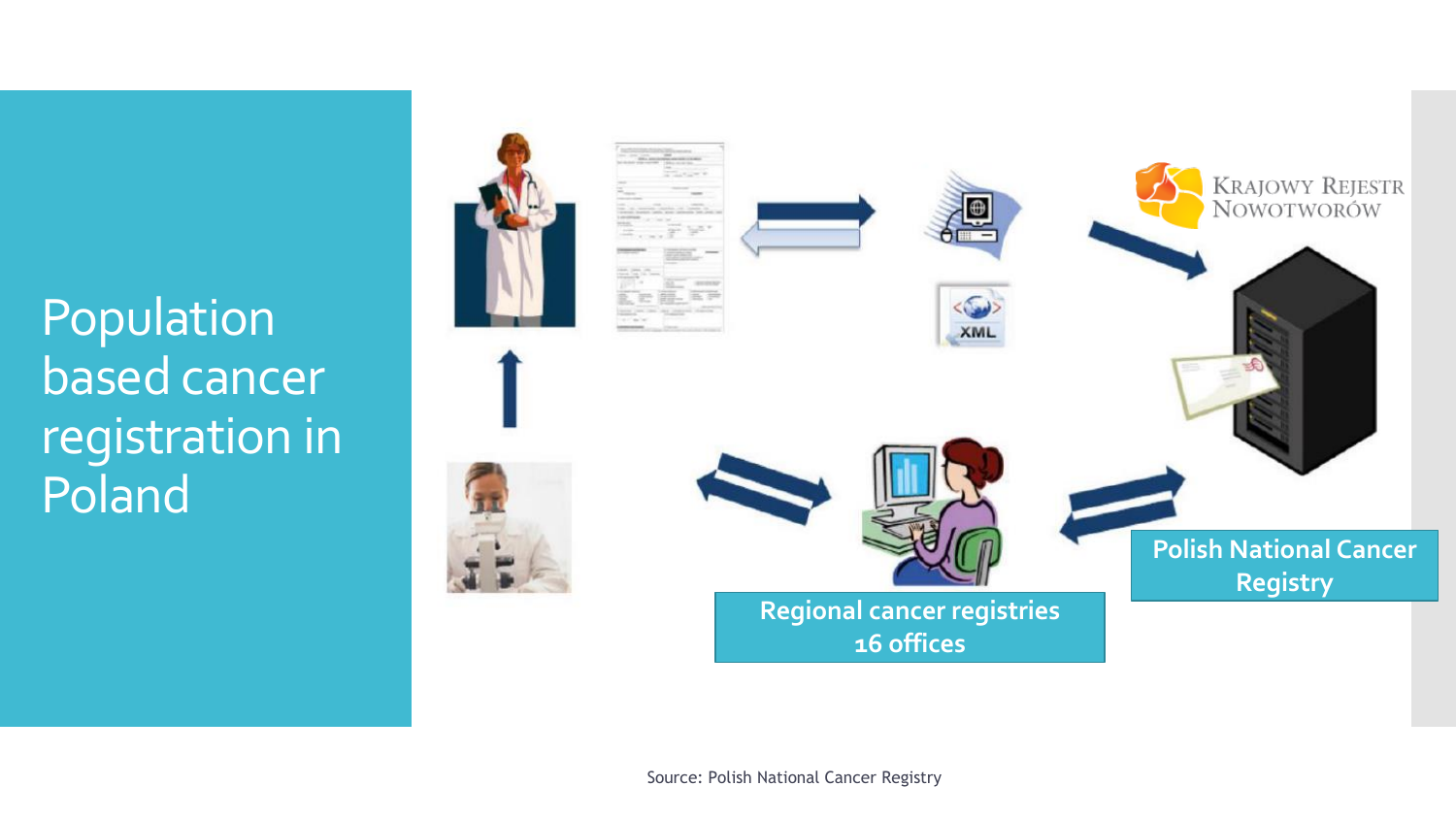Population based cancer registration in Poland

#### **The scope of data collected in Polish National Cancer Registry:**

- Patient information: ID, name, surname, address,.
- Date of incidence.
- Date of death.
- Topography: ICD10 and O3.
- Morphology: ICD10 and O3.
- Stage at diagnosis.
- Diagnostic methods.
- Treatment methods.
- Type of breast surgery.

| Rozpoznanie kliniczne                          |                                            | Rozpoznanie histopatologiczne                                                                 |                                                                                         |  |  |
|------------------------------------------------|--------------------------------------------|-----------------------------------------------------------------------------------------------|-----------------------------------------------------------------------------------------|--|--|
| 25. Kod ICD-10                                 |                                            | 26. Status badania                                                                            | 27. Kod histopatologiczny                                                               |  |  |
| C44.9 - Nowotwór złośliwy skóry, nie określony |                                            | wynik pozytywny (potwierdzono nc                                                              | 80812 - Choroba Bowena                                                                  |  |  |
| 25A. ICD-O-3<br>Kod topograficzny              | 27A. Kod histopatologiczny                 | Stopień zróżnicowania                                                                         | 28. Nowotwór<br>$\odot$<br>$\odot$<br>$\circledcirc$<br>Pojedynczy<br>Przerzut<br>Mnogi |  |  |
| C44.9                                          | 80812                                      |                                                                                               | 30. Data wykrycia<br>29. Miejsce przerzutu                                              |  |  |
| 32. Kod zaawansowania TNM<br>N<br>T            | $\Box$ TIS<br>M                            | 35. Stadium zaawansowania<br>34. Stopień                                                      |                                                                                         |  |  |
| 36. Inne podstawy rozpoznania                  |                                            | 37/38. Leczenie<br>Leczenie nieskojarzone                                                     | 31. Strona ciała<br>© Nie dotyczy © Lewa © Prawa © Obie strony                          |  |  |
| Cytologia<br>Markery nowotw.                   | Operacja wywiad.<br>同<br>Badanie kliniczne | 2016-07-06<br>Chirurgia                                                                       |                                                                                         |  |  |
| Endoskopia                                     | Sekcja                                     | Radioterapia                                                                                  | 40. Rodzaj leczenia                                                                     |  |  |
| Radiologia                                     | Tylko akt zgonu                            | Chemioterapia                                                                                 | radykalne (przeciwnowotworowe)                                                          |  |  |
| Inne badanie obrazowe Skrining                 |                                            | Hormonoterapia                                                                                |                                                                                         |  |  |
|                                                | tura                                       | Immunoterapia                                                                                 |                                                                                         |  |  |
|                                                |                                            | Terapia celowana                                                                              |                                                                                         |  |  |
|                                                |                                            | Przeszczep<br>Inne                                                                            |                                                                                         |  |  |
| Komentarz                                      |                                            |                                                                                               |                                                                                         |  |  |
| (rak płaskonabłonkowy skóry)                   |                                            | obraz histologiczny w oparciu o wyniki badań immunohistochemicznych odpowiada chorobie Bowena | 41. Data wypełnienia<br>42. Nr PWZ<br>2016-07-26<br>1135377                             |  |  |

Data collection based on the ENCR guidelines.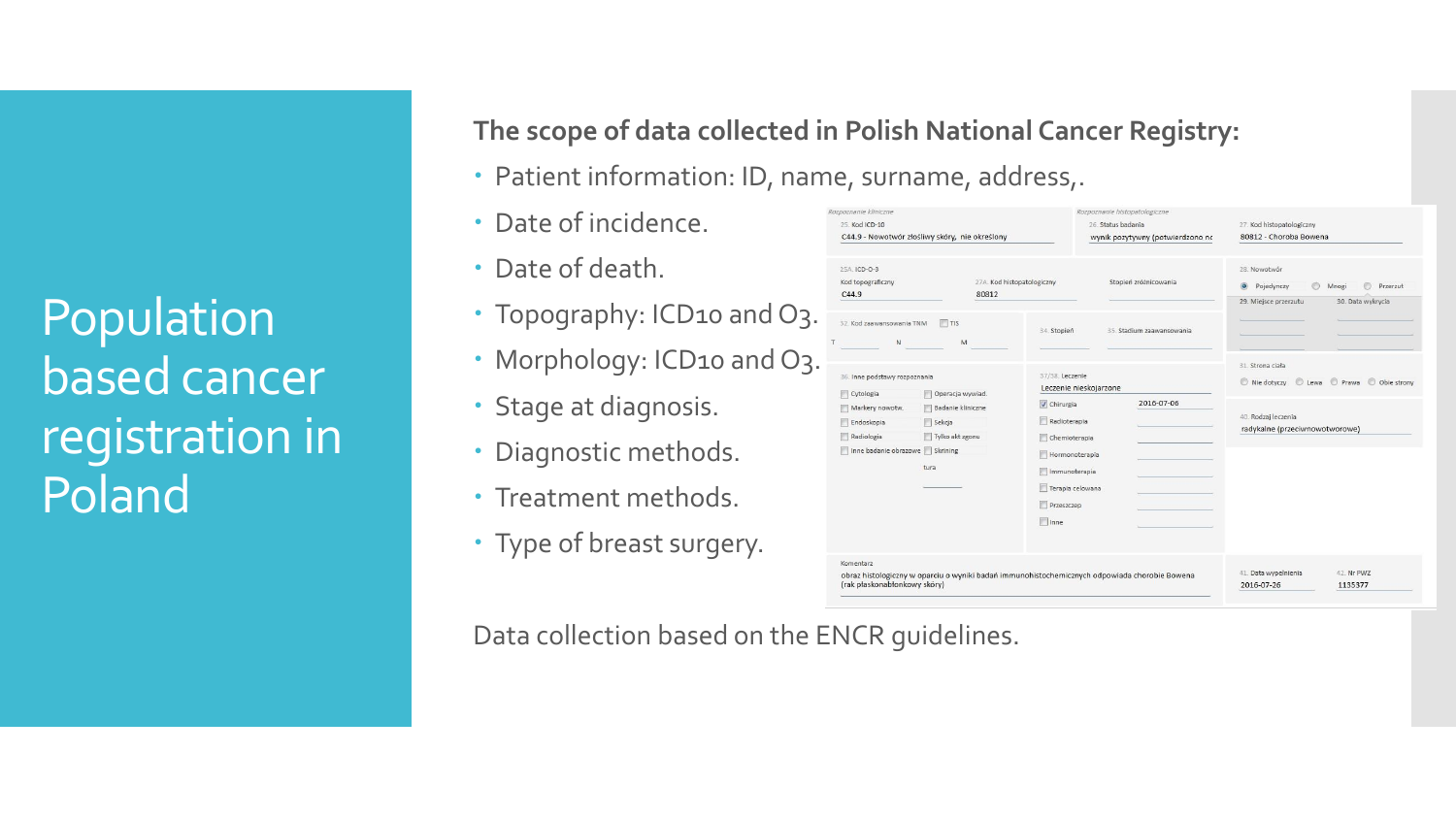### The Greater Poland region



- One of Poland's largest regions.
- Second largest with the area:

*29.825 sq. km*

Third most populous:

*3.4 mln (2014)*

- New cancer cases per year: *16.000 (2015)*
- *Patients treated in the GPCC : 18.000 (2017)*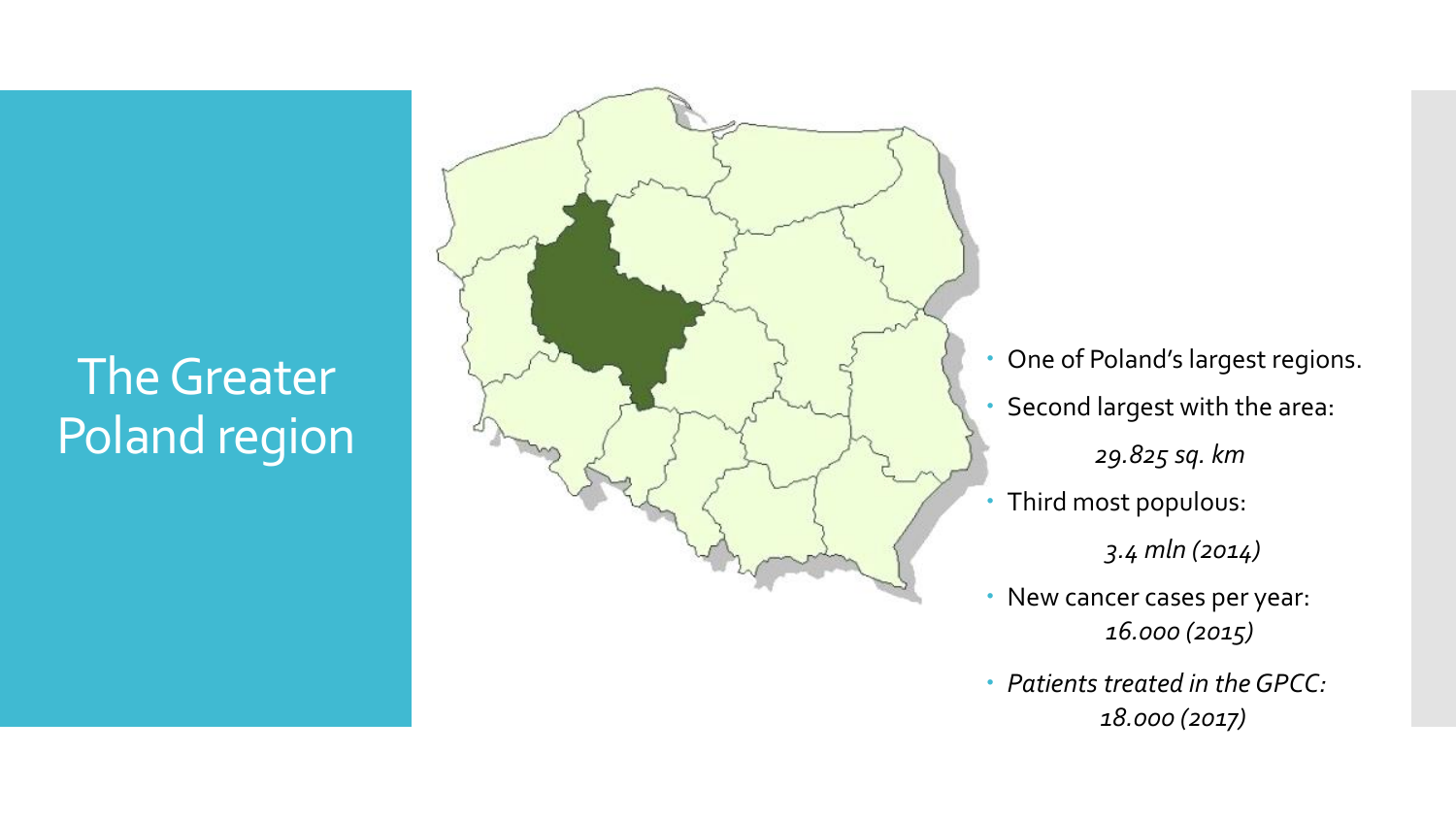Current situation in the Greater Poland Cancer Centre

- Greater Poland Cancer Registry is hosted at the GPCC.
- CR workers have access to the patients hospital records.
- Most of the patient information is collected electronically.
- Patient data in the GPCC is mainly collected for billing and medical purposes (treatment types, information about comorbidities mostly stored in text files).
- ICD-10 classification is used but there is no information about date of incidence.
- MDT meetings great source of information some of it is not collected in the HIS.
- No IT tools to extract data from the patient records.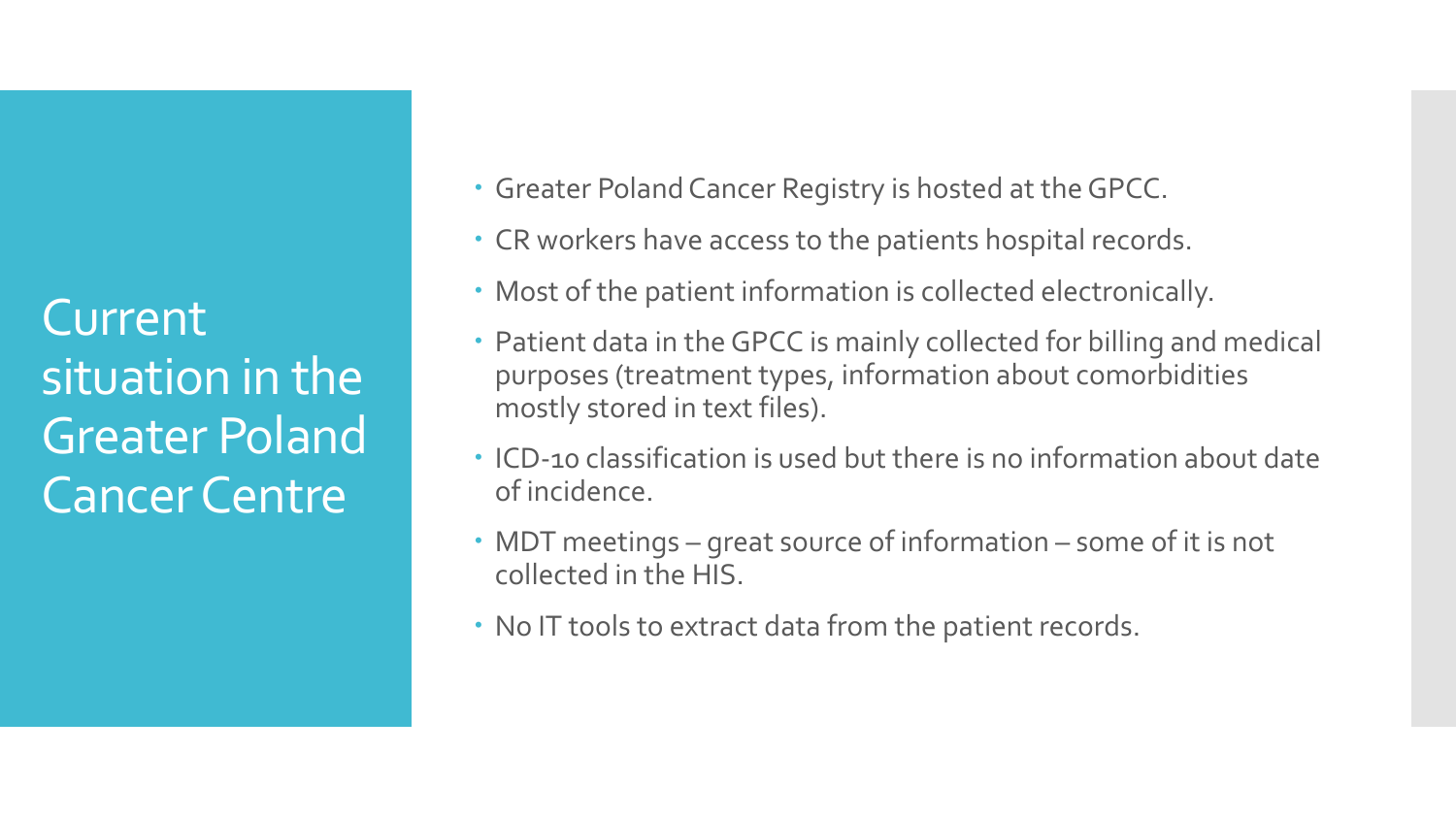

# Current situation - practice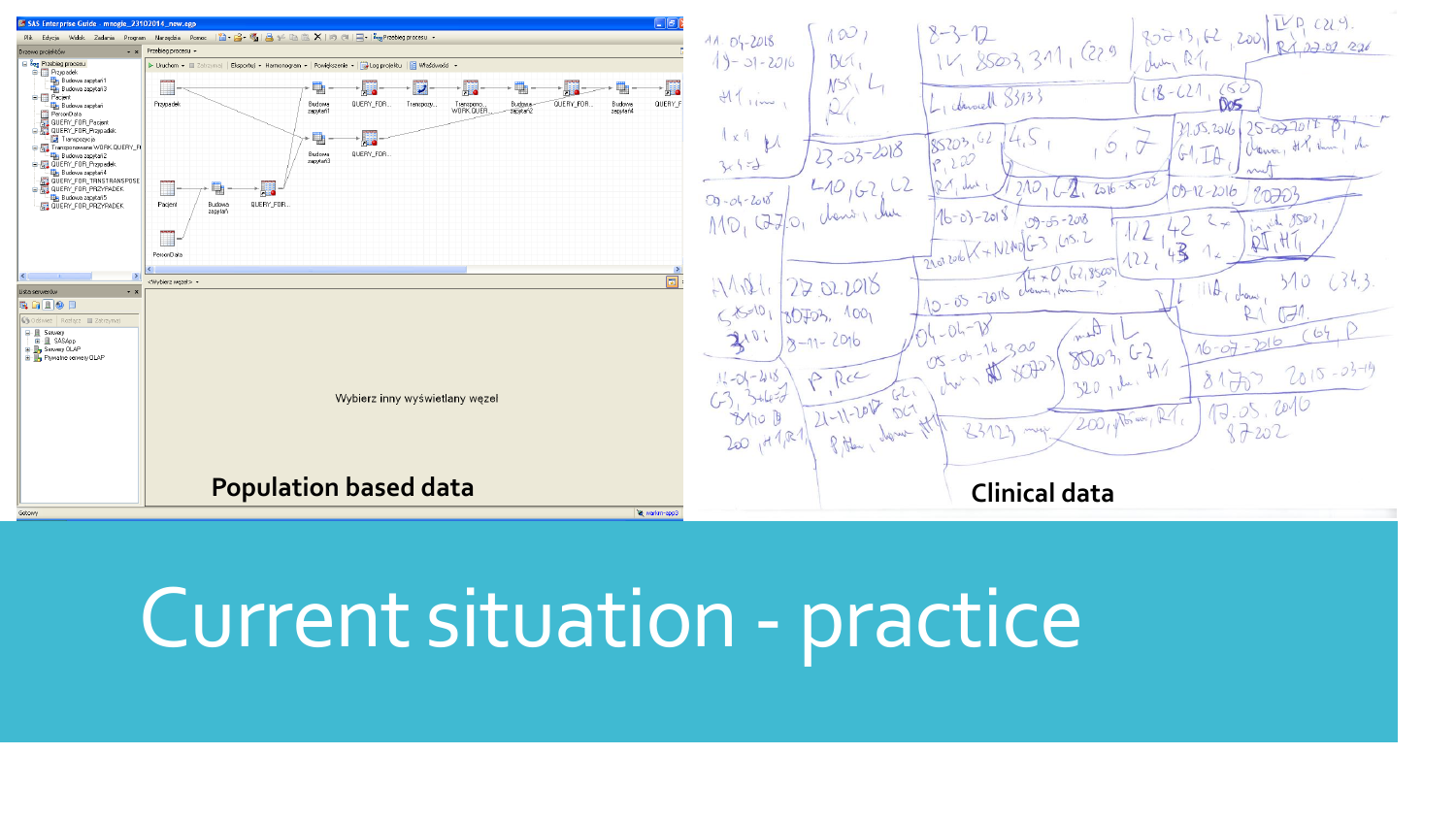**EURECCA** study



*Quality Assurance EURECCA (European Registration of Cancer Care): an ESSO initiative. EURECCA Breast Cancer Group.*

- GPCR was the only population-based CR from Poland in the study.
- Dataset of breast cancer patients (diagnosed between 2008-2009 c.a. 3.200 cases) was prepared:
	- patient characteristics (age, date of incidence)
	- tumour characteristics (morphology, grade, stage, hormone receptor status)
	- treatment details (type of surgery, chemo/radio therapy, endocrine therapy)
	- follow-up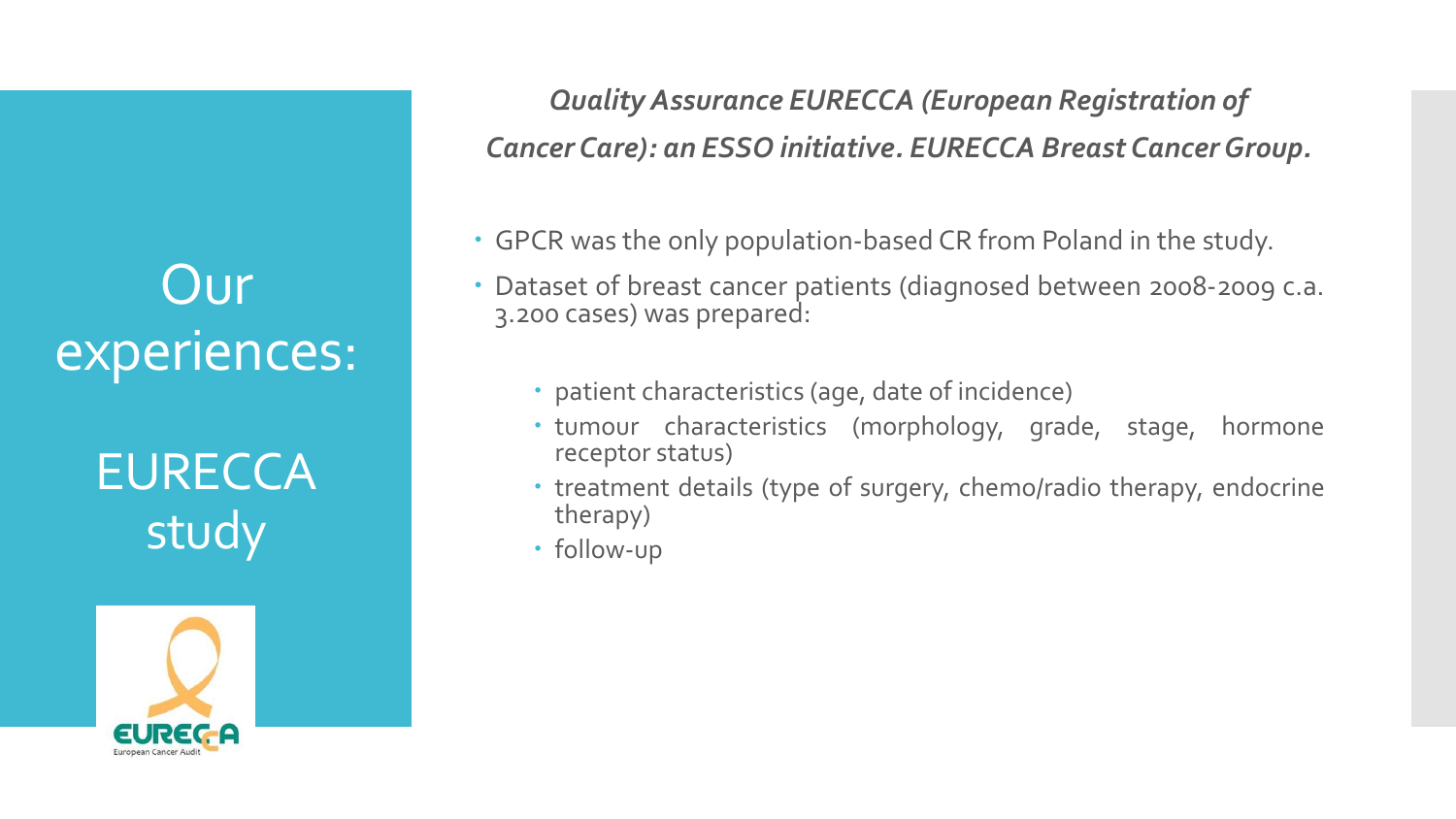**EURECCA** study



*Quality Assurance EURECCA (European Registration of Cancer Care): an ESSO initiative. EURECCA Breast CancerGroup.*

#### Dataset prepared as a combination of information from:

| <b>NCR</b> (automated extraction)                                                                                                                              | <b>GPCC</b> (manual extraction)                                                                                                   |
|----------------------------------------------------------------------------------------------------------------------------------------------------------------|-----------------------------------------------------------------------------------------------------------------------------------|
| selection of patients for the<br>study,<br>date of incidence,<br>tumour topography<br>morphology,<br>treatment methods,<br>stage at diagnosis<br>vital status, | $\cdot$ type of breast and axillar surgery,<br>hormone receptor status<br>• treatment methods,<br><b>and</b> • stage at diagnosis |

- 1,5 month of work for 6 CR workers and 1 surgeon as a consultant.
- Publication in BJC.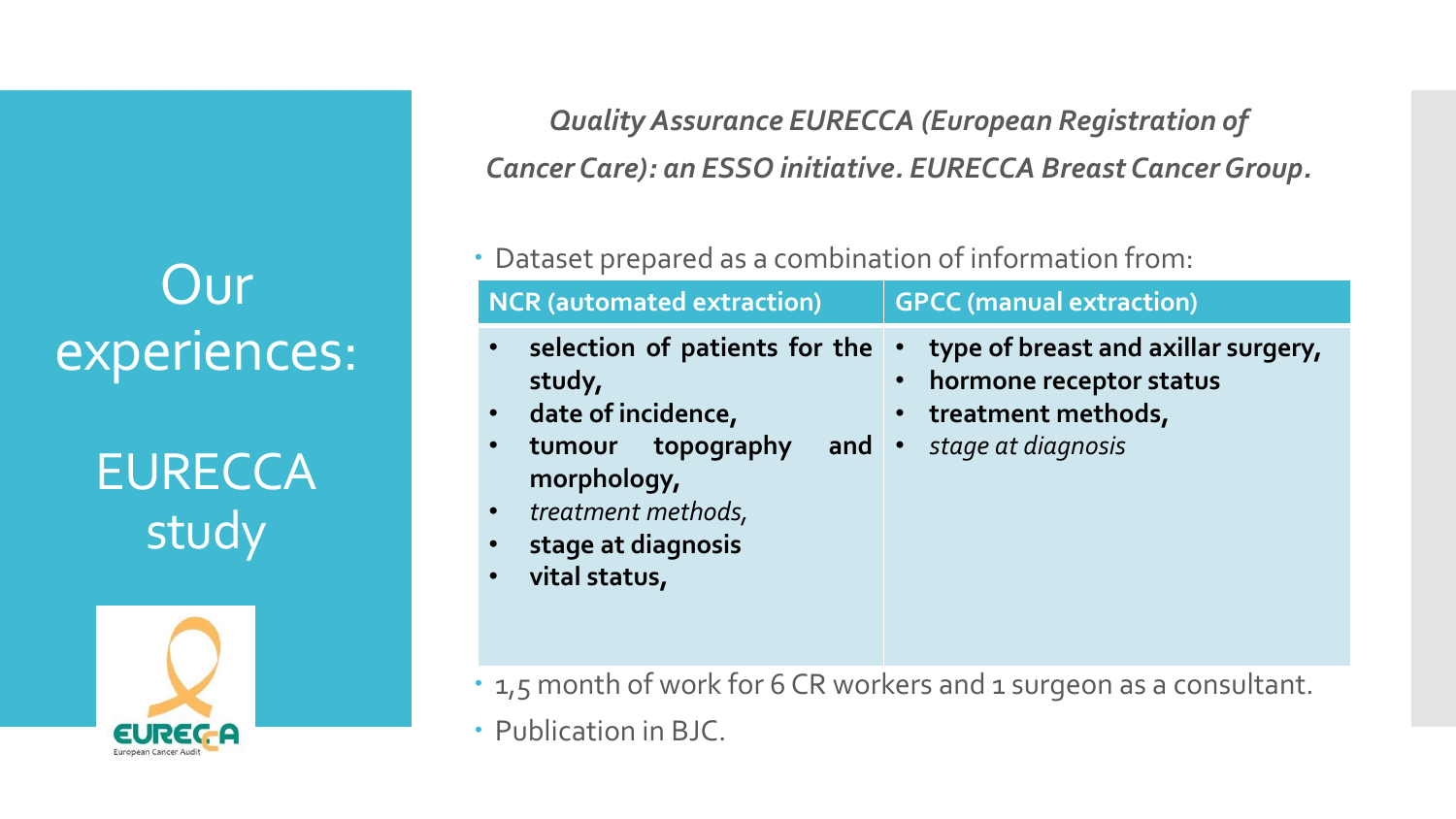European HR studies



#### *European High Resolution studies (breast)*

- About 70% of breast cancer patients from the region treated in GPCC.
- 500 cases selected for the study (criteria date of diagnosis).
- 6 months of work for 2 CR workers and 2 surgeons.
- Strong need of clinicians involvement in data collection process.
- High quality of pathological reports for GPCC patients.
- Data collection in MS Access.
- Great experience for CR workers.
- Chance to improve the quality of data in the NCR.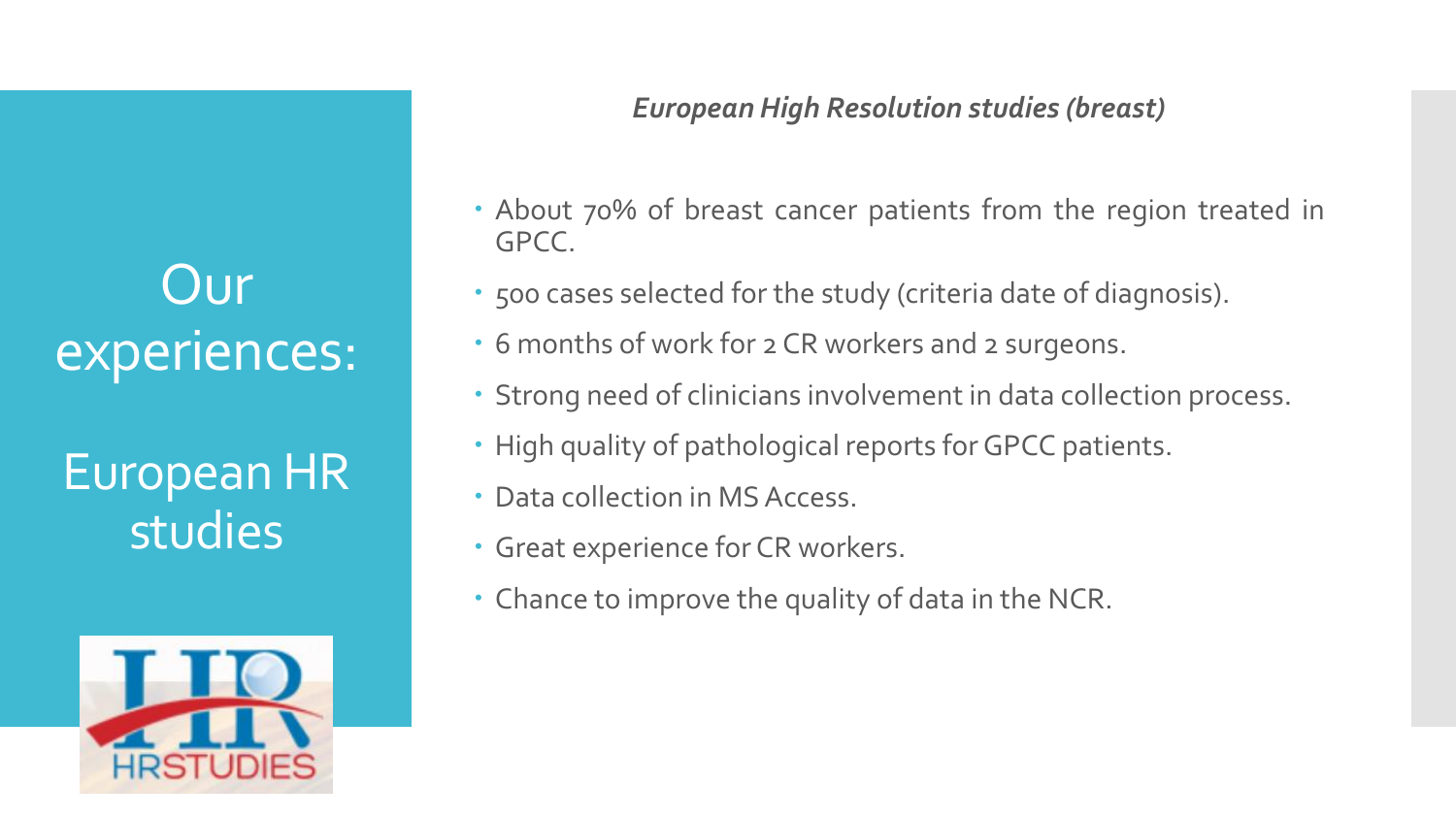European HR studies



*European High Resolution studies (breast)*.

Dataset prepared as a combination of information from:

| <b>NCR</b> (automated extraction)                                                                                                                                                                                                                                                                                                                                                                                                      | <b>GPCC (manual extraction)</b>                                                                                                                                                                                                                                                                                                                                                                                                                                                                                                                                                                                                                                                                                                                   |
|----------------------------------------------------------------------------------------------------------------------------------------------------------------------------------------------------------------------------------------------------------------------------------------------------------------------------------------------------------------------------------------------------------------------------------------|---------------------------------------------------------------------------------------------------------------------------------------------------------------------------------------------------------------------------------------------------------------------------------------------------------------------------------------------------------------------------------------------------------------------------------------------------------------------------------------------------------------------------------------------------------------------------------------------------------------------------------------------------------------------------------------------------------------------------------------------------|
| $\bullet$<br>selection of 500 cases for the<br>study<br>· date of birth<br>$\bullet$<br>date of cancer diagnosis<br>$\bullet$<br>icd-o-3 topography code<br>icd-o-3 morphology code<br>$\bullet$<br>cancer grading and behaviour<br>$\bullet$<br>life status follow-up<br>$\bullet$<br>stage (TNM) at diagnosis<br>$\bullet$<br>(clinical)<br>$\bullet$<br>treatments (surgery,<br>chemotherapy, radiotherapy,<br>endocrine treatment) | icd-o-3 morphology code<br>$\bullet$<br>cancer grading and behaviour<br>$\bullet$<br>lists of all comorbidities present at cancer<br>$\bullet$<br>diagnosis (all the 19 items included in the Charlson<br>index)<br>performance status (ECOQ or Karnofsky score)<br>$\bullet$<br>clinical follow-up<br>$\bullet$<br>diagnostic exams (for both primary and metastatic<br>$\bullet$<br>sites)<br>stage (TNM) at diagnosis (clinical and/or<br>pathological)<br>stage after a neo-adjuvant treatment,<br>no. of total examined and positive lymph nodes,<br>$\bullet$<br>treatments (chemotherapy, radiotherapy, and<br>$\bullet$<br>innovative therapies - e.g., targeted - type of<br>surgery)<br>information on hormonal expression<br>$\bullet$ |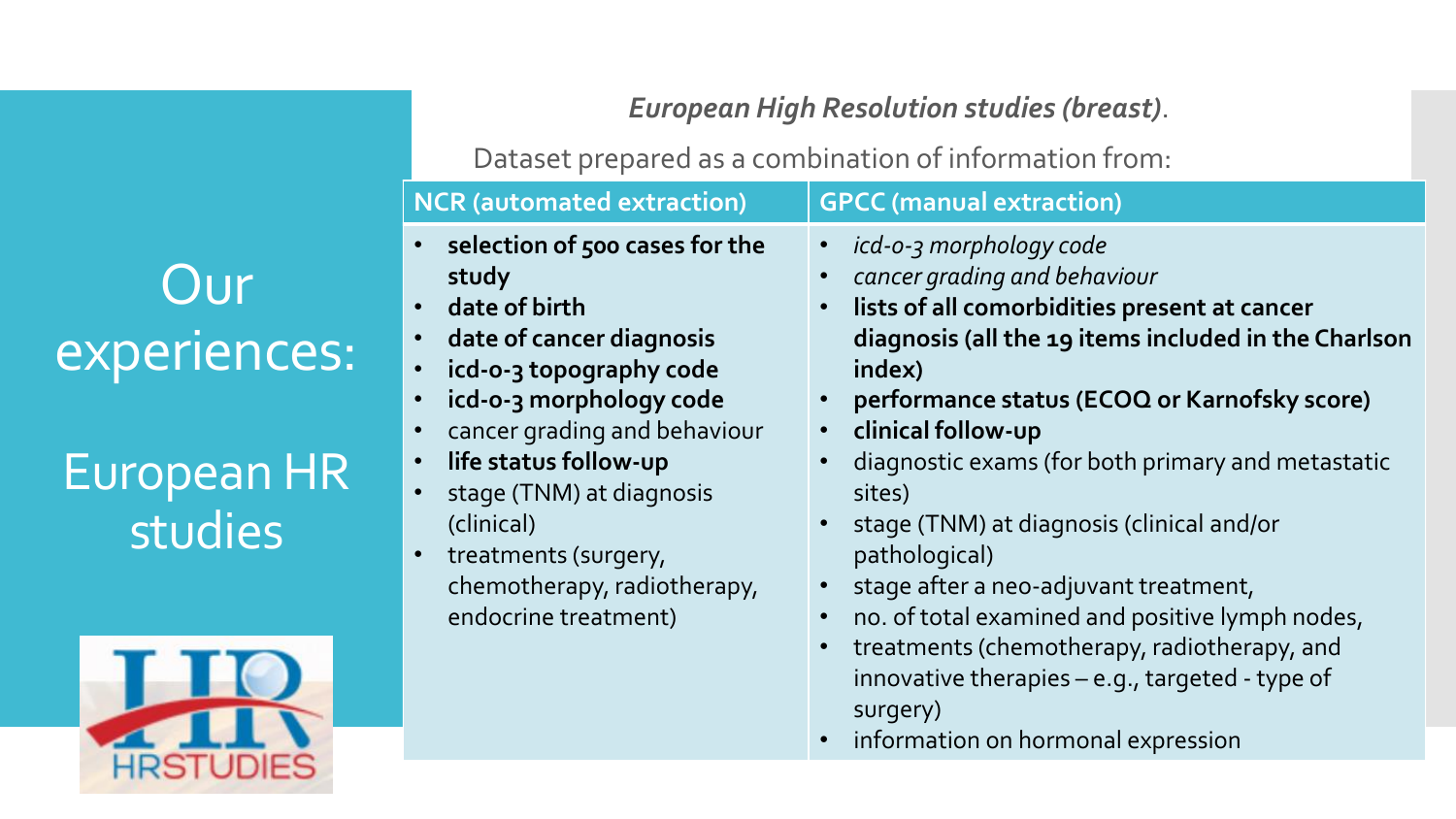#### *Breast Cancer Unit patients database*

- Implementation of the breast cancer patients database during the roll-out of the Breast Cancer Unit in GPCC.
- Among others based on our experiences from HR studies.
- Breast cancer patients database as a part of the HIS.
- Source of information for:
	- Treatment outcomes
	- BCU effectiveness
	- Other researches.
- Strong cooperation between: cancer registry, IT department and clinicians.
- The forms for datacollection were created in 3 months !!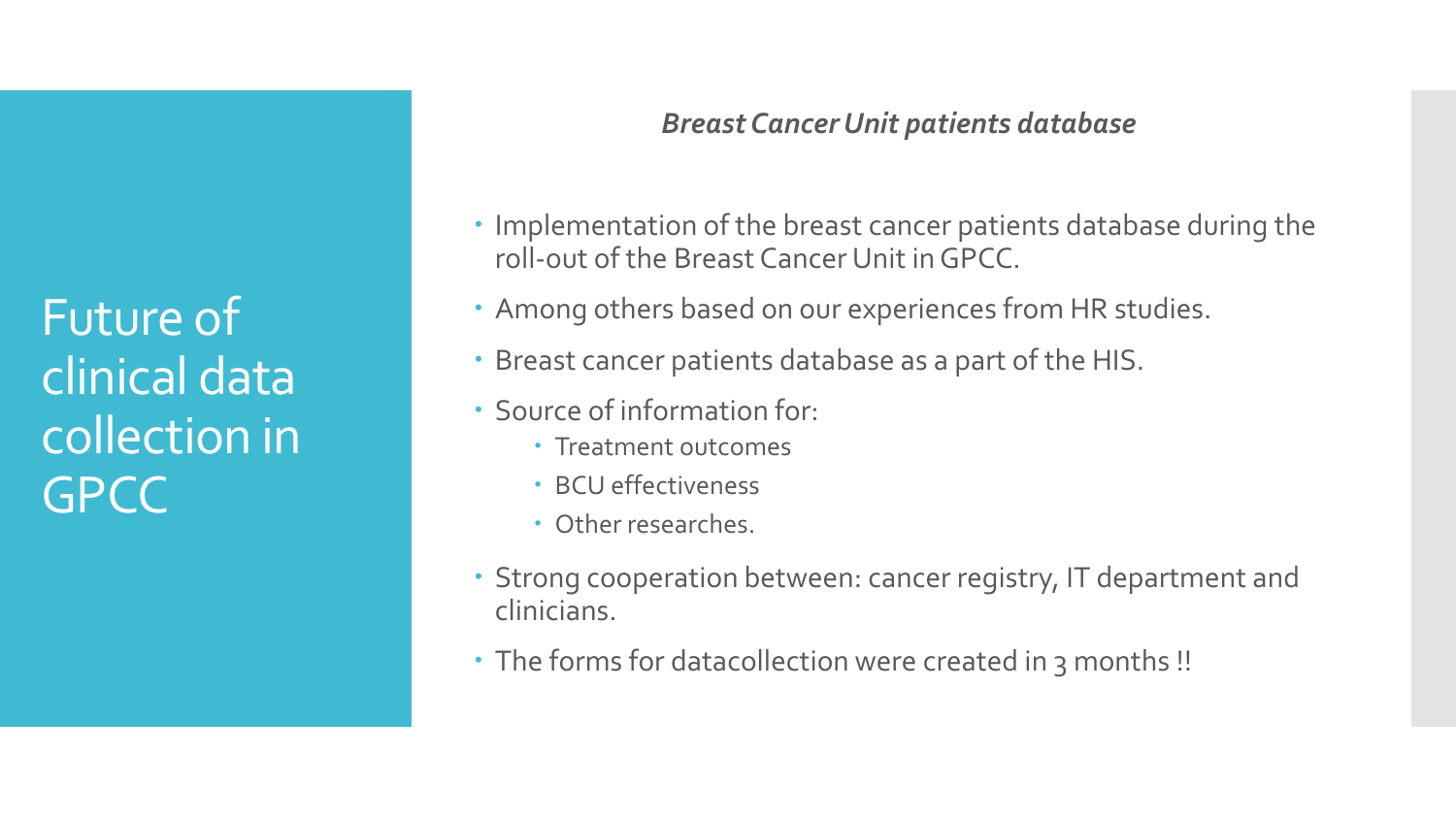#### *Breast Cancer Unit patients database*

Variables:

- *patient characteristics:* name, surname, ID, BMI, health status (according to WHO), comorbidities, information on menstruation, births, breastfeeding, benign breast diseases, HRT, contraception, smoking, vital status,
- *breast radiographic assessment*,
- *tumor characteristics:* date of diagnosis, tumor location, laterality, stage (c / p / yp TNM), tumour morphology (ICD-O3), grade, receptor status (ER, PR, HER-2), Ki67,
- *treatment:* surgery (date, type of surgery etc.), radiotherapy (date, type, dose), chemotherapy, hormonotherapy*,*
- *observation for recurrences* (date, type, location),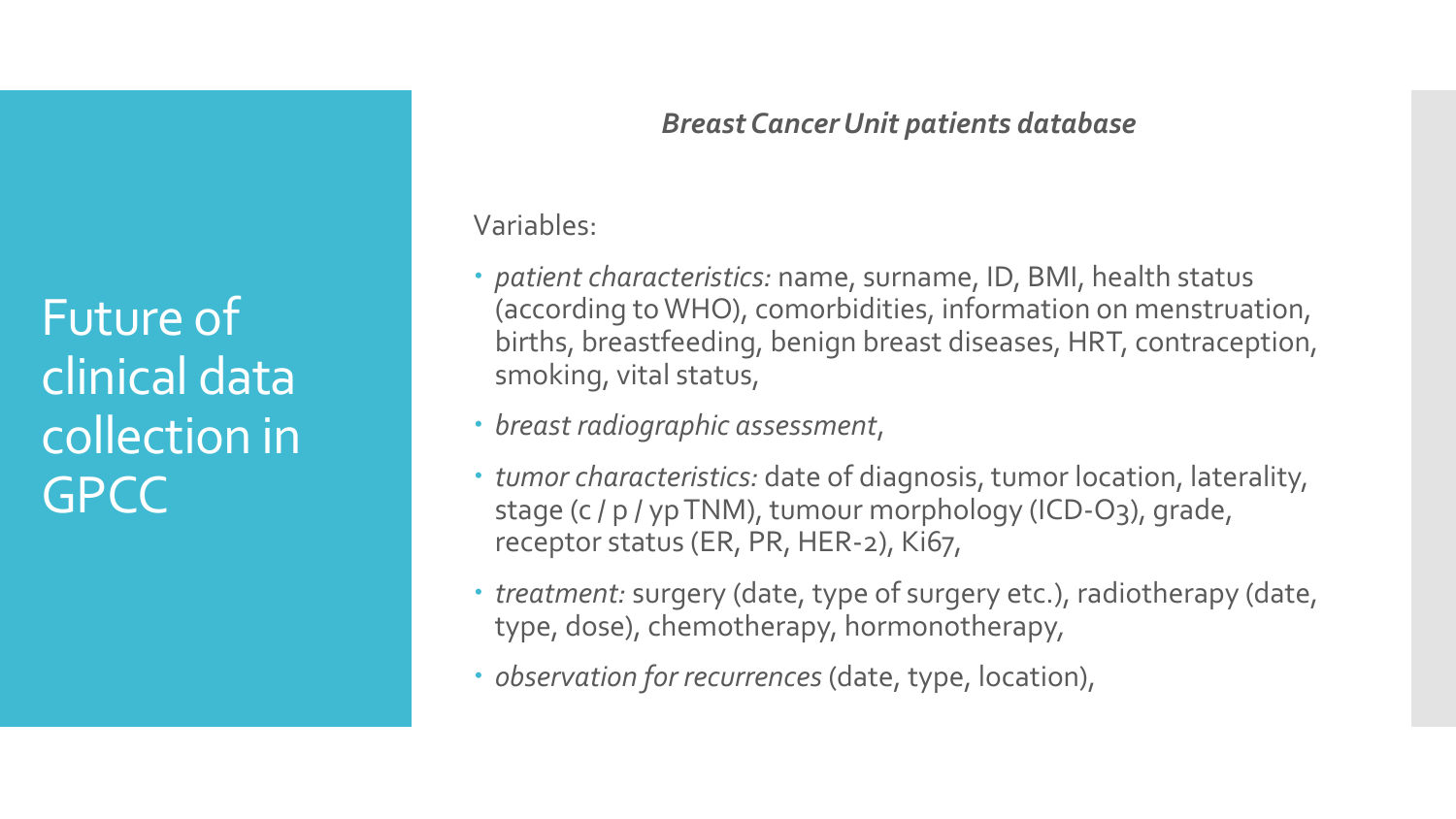#### Pre-visit interview

| WYWIAD RODZINNY                                     |                                  |             |
|-----------------------------------------------------|----------------------------------|-------------|
|                                                     |                                  |             |
| Czy choroby nowotworowe w rodzinie:                 |                                  |             |
| Pokrewieństwo:                                      | $ CD-10:$                        |             |
| Pokrewieństwo:                                      | $ CD-10:$                        |             |
| Pokrewieństwo:                                      | $ CD-10:$                        |             |
| <b>WYWIAD PACJENTA</b>                              |                                  |             |
| Obciążenie genetyczne BRCA1:                        |                                  |             |
| Obciążenie genetyczne BRCA2:                        |                                  |             |
| Choroby piersi przebyte:                            | Data:                            |             |
| Choroby piersi przebyte:                            | Data:                            |             |
| Choroby piersi przebyte:                            | Data:                            |             |
|                                                     |                                  |             |
| Wiek pierwszej miesiączki:                          | Data ostatniej miesiączki:       |             |
| Liczba porodów:                                     | Wiek pierwszego porodu:          | Poronienia: |
| Karmienie piersią:                                  |                                  |             |
|                                                     |                                  |             |
| Czy pacjentka w ciąży:<br>Antykoncepcja hormonalna: | Który tydzień ciąży:<br>lle lat: |             |
| HTZ:                                                | lle lat:                         |             |
|                                                     |                                  |             |
| Inne choroby ICD-10:                                |                                  |             |
| Inne choroby ICD-10:                                |                                  |             |
| Inne choroby ICD-10:                                |                                  |             |
| Inne choroby ICD-10:                                |                                  |             |
| Inne choroby ICD-10:                                |                                  |             |
|                                                     |                                  |             |
| Alergie na leki:                                    |                                  |             |
|                                                     | Jakie:                           |             |
| Alergie Inne:                                       |                                  |             |
|                                                     | Jakie:                           |             |
|                                                     |                                  |             |
| Palenie tytoniu:                                    | lle lat:                         |             |
| Używki:                                             |                                  |             |
| Waga:                                               | Wzrost:                          | BMI         |
| Miejsce diagnostyki:                                |                                  |             |
| Skryning:                                           |                                  |             |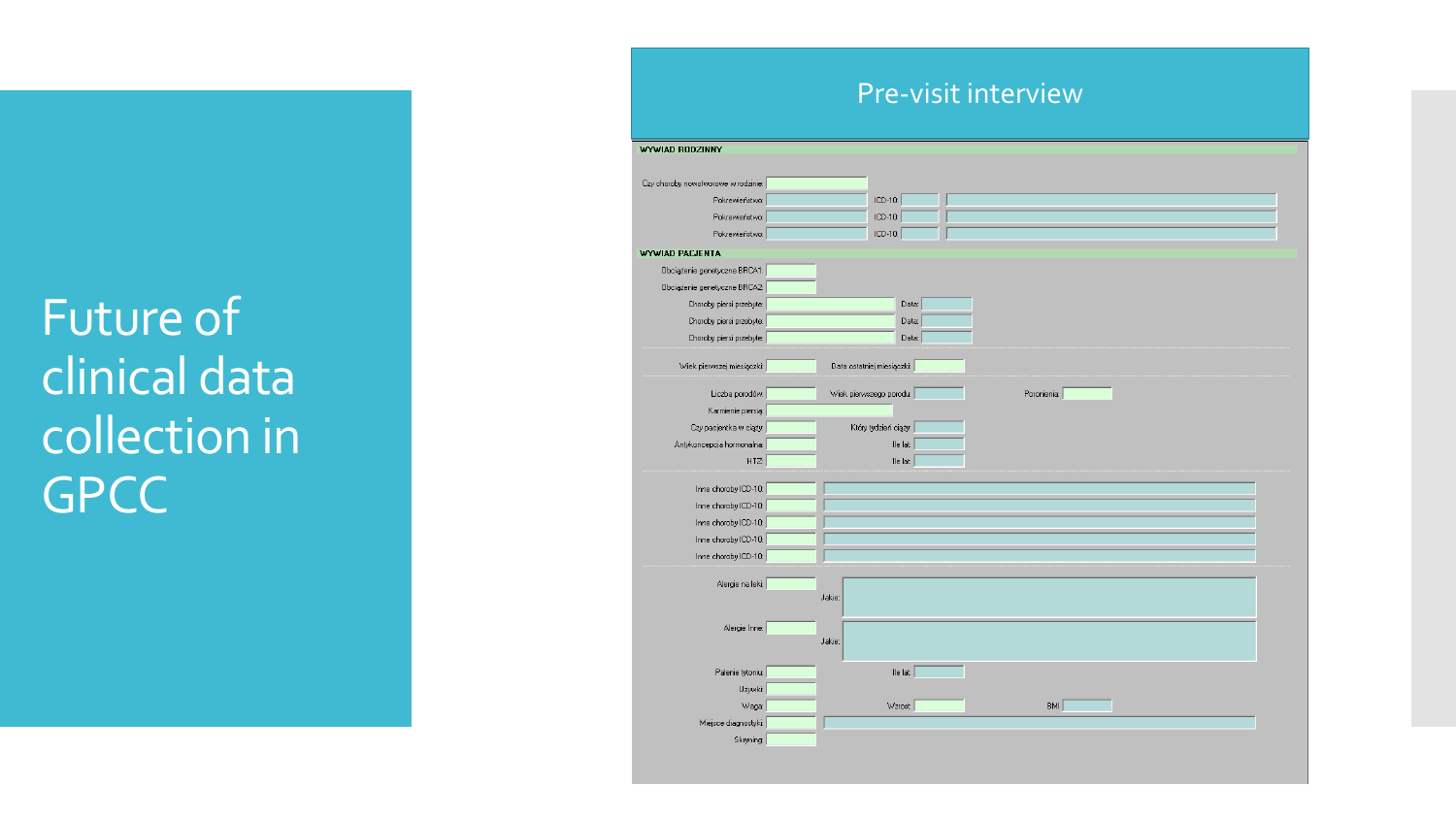| Nazwisko<br>Imie<br>Data ur. |                | 2. Breast Unit - Diagnoza przedoperacyjna<br>Jednostka organizacyjna | Nr historii choroby<br>Nr Ks.               |
|------------------------------|----------------|----------------------------------------------------------------------|---------------------------------------------|
| Wypełnił                     | Data założenia |                                                                      | C Zgłoszenie wysłane<br>© Edvoja zgłoszenia |
|                              |                | (F8) Druki                                                           |                                             |
| Diagnoza przedoperacyjna     |                |                                                                      |                                             |
| Strona ciała                 |                |                                                                      |                                             |
| Lokalizacja guza (kwadrant)  |                |                                                                      |                                             |
| Opis zmiany                  |                |                                                                      |                                             |
| Węzły chłonne                |                |                                                                      |                                             |
| Naciek skórny                |                |                                                                      |                                             |
| Ocena stanu zdrowia WHO      |                |                                                                      |                                             |
| cTNM                         |                |                                                                      |                                             |

First visit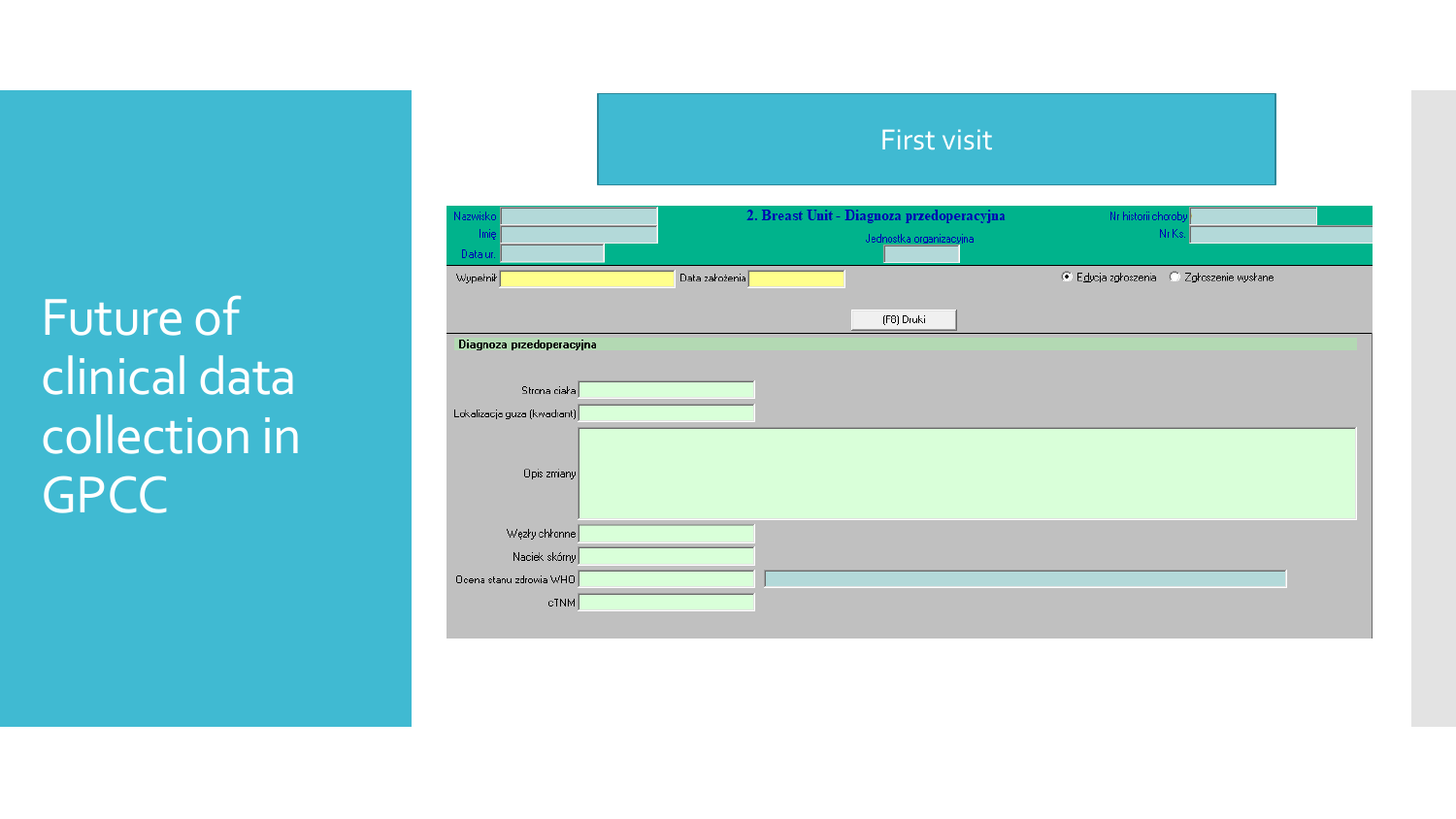| <b>PRAWA PIERS</b>                                                                                                    |                            |   | <b>MDT</b> meeting summary |          |  |
|-----------------------------------------------------------------------------------------------------------------------|----------------------------|---|----------------------------|----------|--|
| Radykalność leczenia                                                                                                  |                            |   |                            |          |  |
| Rak wieloogniskowy?                                                                                                   |                            |   |                            |          |  |
| Morfologia guza                                                                                                       |                            |   |                            | Wynik HP |  |
| Stopień zróżnicowania                                                                                                 |                            |   |                            |          |  |
| Receptory ER                                                                                                          |                            |   |                            |          |  |
| Receptory PR                                                                                                          |                            |   |                            |          |  |
| Receptory HER2                                                                                                        |                            |   |                            |          |  |
| Receptory Ki67                                                                                                        | $\boldsymbol{\mathcal{Z}}$ |   |                            |          |  |
| Kod pTNM<br> T                                                                                                        | N                          | M |                            |          |  |
| Kod ypTNM<br>Τ                                                                                                        | N                          | M |                            |          |  |
|                                                                                                                       |                            |   |                            |          |  |
| Stopień zaawansowania                                                                                                 |                            |   |                            |          |  |
| Zalecenia terapeutyczne   Chirurgia   Chemioterapia neoadjuwantowa   Radioterapia   Hormonoterapia   Terapia celowana |                            |   |                            |          |  |
| LEWA PIERŚ                                                                                                            |                            |   |                            |          |  |
| Radykalność leczenia                                                                                                  |                            |   |                            |          |  |
| Rak wieloogniskowy?                                                                                                   |                            |   |                            |          |  |
| Morfologia guza                                                                                                       |                            |   |                            | Wynik HP |  |
| Stopień zróżnicowania                                                                                                 |                            |   |                            |          |  |
| Receptory ER                                                                                                          |                            |   |                            |          |  |
| Receptory PR                                                                                                          |                            |   |                            |          |  |
| Receptory HER2                                                                                                        |                            |   |                            |          |  |
| Receptory Ki67                                                                                                        | $\%$                       |   |                            |          |  |
| Kod pTNM<br>$\mathsf{L}$                                                                                              | N                          | M |                            |          |  |
| Kod ypTNM<br>Τ                                                                                                        | N                          | M |                            |          |  |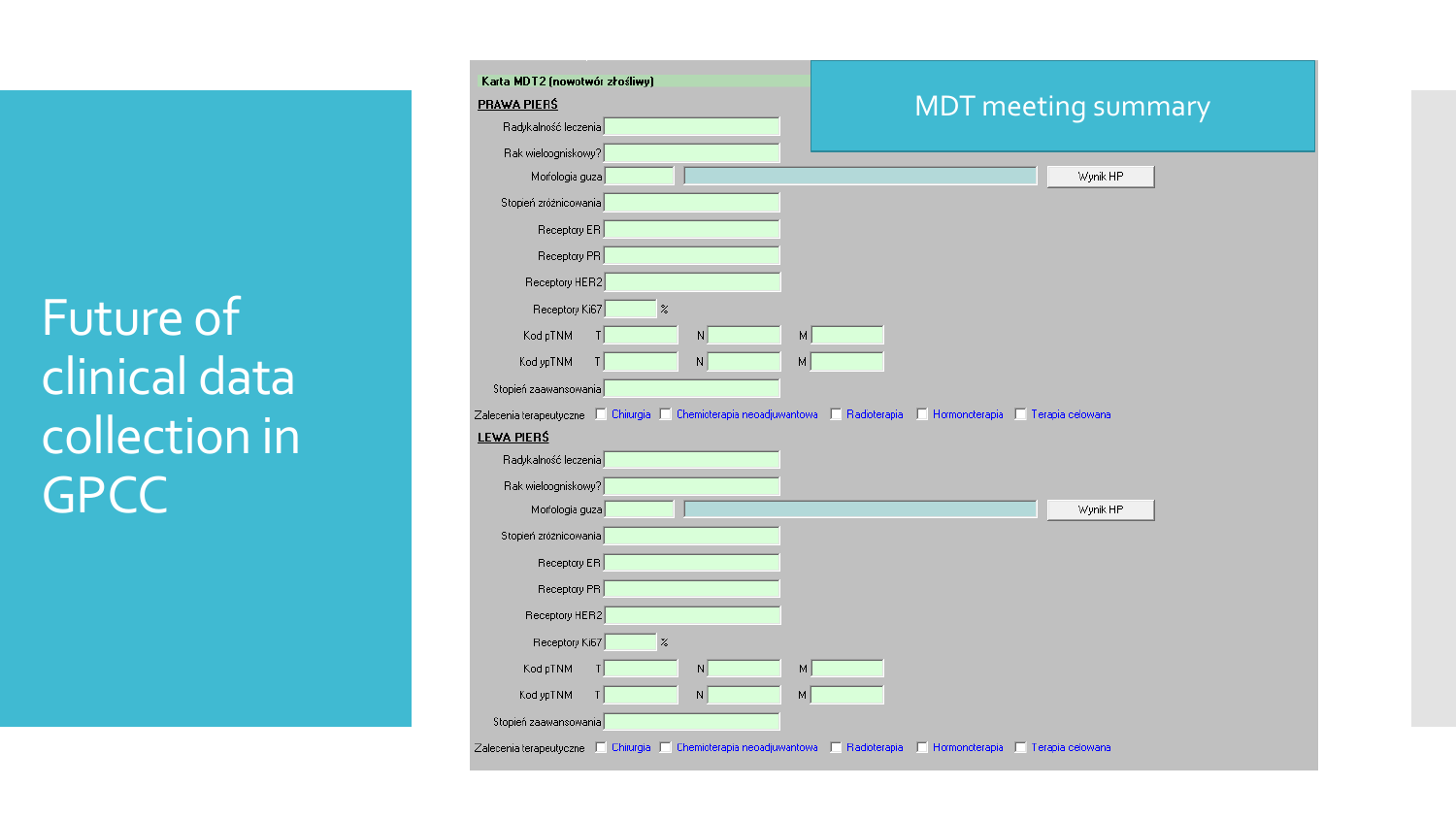| Nazwisko          |                | 3. Breast Unit - Chemioterapia | Nr historii choroby             |  |  |  |  |
|-------------------|----------------|--------------------------------|---------------------------------|--|--|--|--|
| Imie              |                | Jednostka organizacyjna        | Nr Ks.                          |  |  |  |  |
| Data ur.          |                |                                |                                 |  |  |  |  |
| Wypełnił          | Data założenia |                                |                                 |  |  |  |  |
| Zatwierdził       |                |                                | <b>C</b> Otwarta<br>C Zamknięta |  |  |  |  |
|                   |                | (F8) Druki                     |                                 |  |  |  |  |
| 1. Leczenie       |                |                                |                                 |  |  |  |  |
| Miejsce           |                |                                |                                 |  |  |  |  |
| Neoadiuwant       |                |                                |                                 |  |  |  |  |
| Schemat           |                | Data rozpoczęcia               |                                 |  |  |  |  |
| Terapia celowana  |                | Data rozpoczęcia               |                                 |  |  |  |  |
| Hormonoterapia    |                | Data rozpoczęcia               |                                 |  |  |  |  |
| Powód zakończenia |                | Data zakończenia               |                                 |  |  |  |  |
| Adiuwant          |                |                                |                                 |  |  |  |  |
| Schemat           |                | Data rozpoczęcia               |                                 |  |  |  |  |
| Terapia celowana  |                | Data rozpoczęcia               |                                 |  |  |  |  |
| Hormonoterapia    |                | Data rozpoczęcia               |                                 |  |  |  |  |
| Powód zakończenia |                | Data zakończenia               |                                 |  |  |  |  |
| Paliatywne        |                |                                |                                 |  |  |  |  |
| Linia I           |                | Data rozpoczęcia               | Data zakończenia                |  |  |  |  |
| Linia II          |                | Data rozpoczęcia               | Data zakończenia                |  |  |  |  |
| Linia III         |                | Data rozpoczęcia               | Data zakończenia                |  |  |  |  |
| Linia IV          |                | Data rozpoczęcia               | Data zakończenia                |  |  |  |  |
| Linia V           |                | Data rozpoczęcia               | Data zakończenia                |  |  |  |  |
| Powód zakończenia |                | Data zakończenia               |                                 |  |  |  |  |

#### Treatment - chemoterapy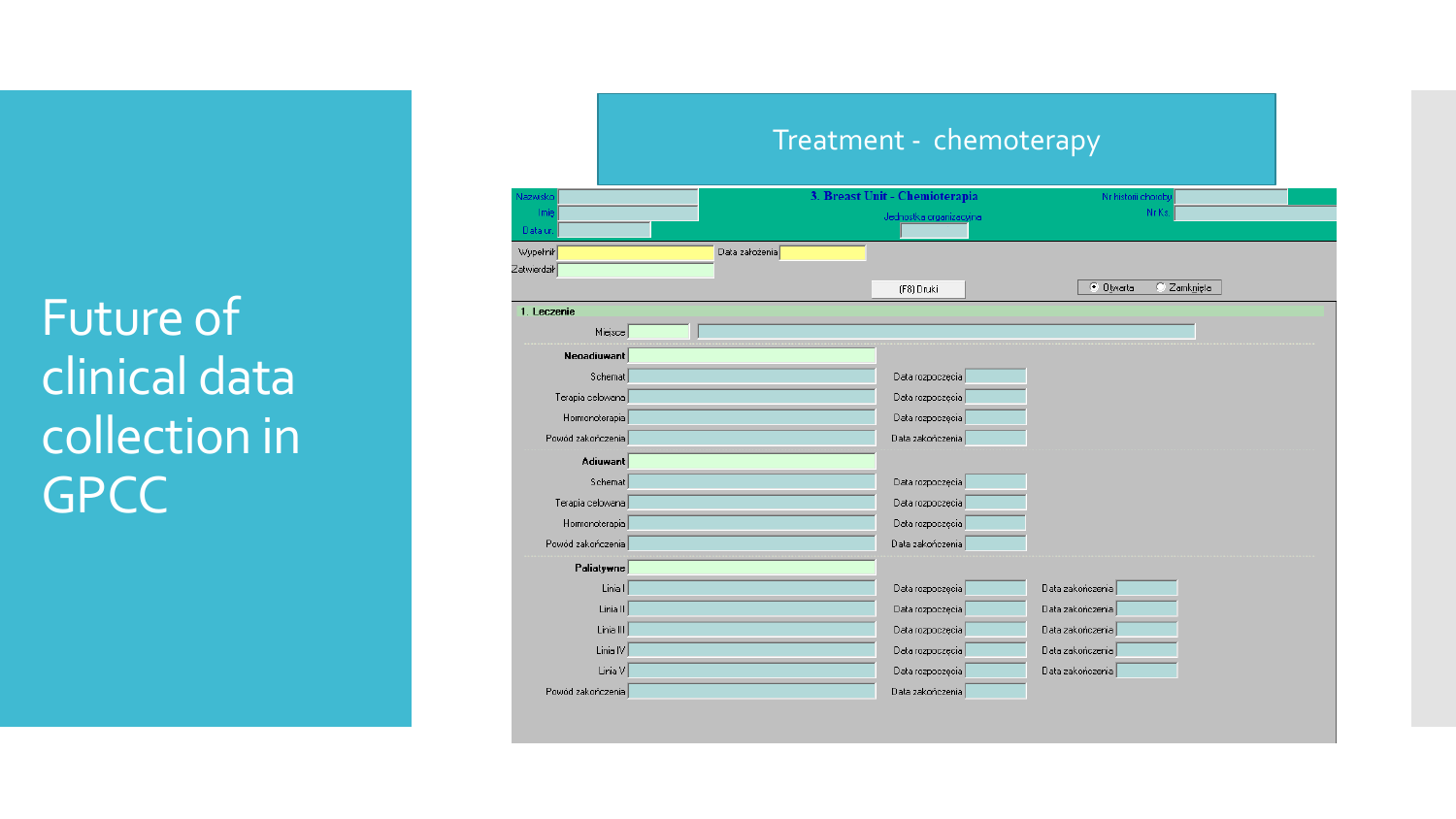| Imię<br>Data ur.<br>Wypełnił<br>Zatwierdził |              | Treatment - radiotherapy |                 |                        |             |                     |                       |  |
|---------------------------------------------|--------------|--------------------------|-----------------|------------------------|-------------|---------------------|-----------------------|--|
|                                             |              |                          |                 | <b>IFBJ</b> Druki      |             | <u>i se nëndara</u> | <u>ie caminina i </u> |  |
| Radioterapia                                |              |                          |                 |                        |             |                     |                       |  |
| Brachyterapia                               |              |                          |                 |                        |             |                     |                       |  |
|                                             |              |                          |                 |                        |             |                     |                       |  |
| <b>PRAWA PIERS</b>                          |              |                          |                 |                        |             |                     |                       |  |
| Cara piers                                  |              |                          |                 |                        |             |                     |                       |  |
| Ściana klatki piersiowej                    |              |                          |                 |                        |             |                     |                       |  |
| Węzły chłonne                               |              |                          |                 |                        |             |                     |                       |  |
| Technika                                    | $\Box$ 3DCRT | $\Box$ IGRT              | $\Box$ IMRT     | $\Box$ DIBH            | $\Box$ APBI | $\Box$ IORT         |                       |  |
| Dawka frakcyjna                             |              |                          |                 | Dawka całkowita        |             |                     |                       |  |
| Data pierwszej frakcji                      |              |                          |                 | Data ostatniej frakcji |             |                     |                       |  |
| Boost                                       | Radioterapia |                          | F Brachyterapia |                        | $\Box$ IORT |                     |                       |  |
| Dawka frakcyjna                             |              |                          |                 | Dawka całkowita        |             |                     |                       |  |
| Data pierwszej frakcji                      |              |                          |                 | Data ostatniej frakcji |             |                     |                       |  |
|                                             |              |                          |                 |                        |             |                     |                       |  |
| Przerwa w radioterapii                      |              |                          | Przyczyna       |                        |             |                     |                       |  |
| Przerwa w brachyterapii                     |              |                          | Przyczyna       |                        |             |                     |                       |  |
| Hipertermia                                 |              |                          |                 |                        |             |                     |                       |  |
| Odczyn                                      |              |                          |                 |                        |             |                     |                       |  |
| <b>UWAGI</b>                                |              |                          |                 |                        |             |                     |                       |  |
|                                             |              |                          |                 |                        |             |                     |                       |  |
| <b>LEWA PIERS</b>                           |              |                          |                 |                        |             |                     |                       |  |
| Cara piers                                  |              |                          |                 |                        |             |                     |                       |  |
| Ściana klatki piersiowej                    |              |                          |                 |                        |             |                     |                       |  |
| Węzły chłonne                               |              |                          |                 |                        |             |                     |                       |  |
| Technika                                    | $\Box$ 3DCRT | $\Box$ IGRT              | $\Box$ IMRT     | $\Box$ DIBH            | $\Box$ APBI | $\Box$ IORT         |                       |  |
|                                             |              |                          |                 |                        |             |                     |                       |  |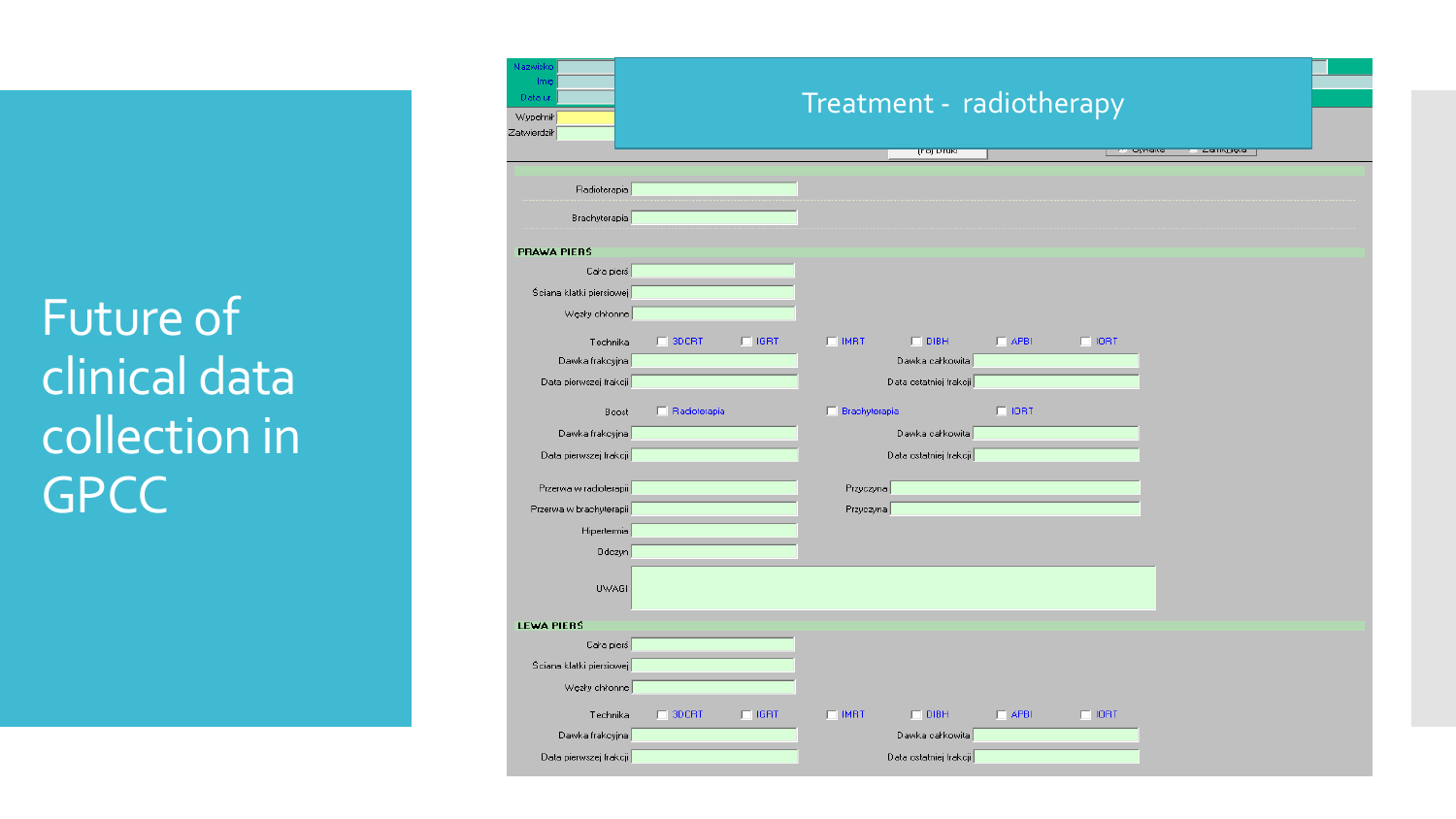#### *Next steps:*

- Connection to the National Citizen Database (date of death).
- Development of the reports based on the BCU database.
- Monitoring of data quality.
- Lot of variables, there are concerns about the data completeness.
- Population based data as a reference source for the treatment outcomes in the BCU (survival rates, stage at diagnosis)
- No need of direct record linkage with NCR.
- BCU dataset as a source of information for automated cancer notifications send to the NCR.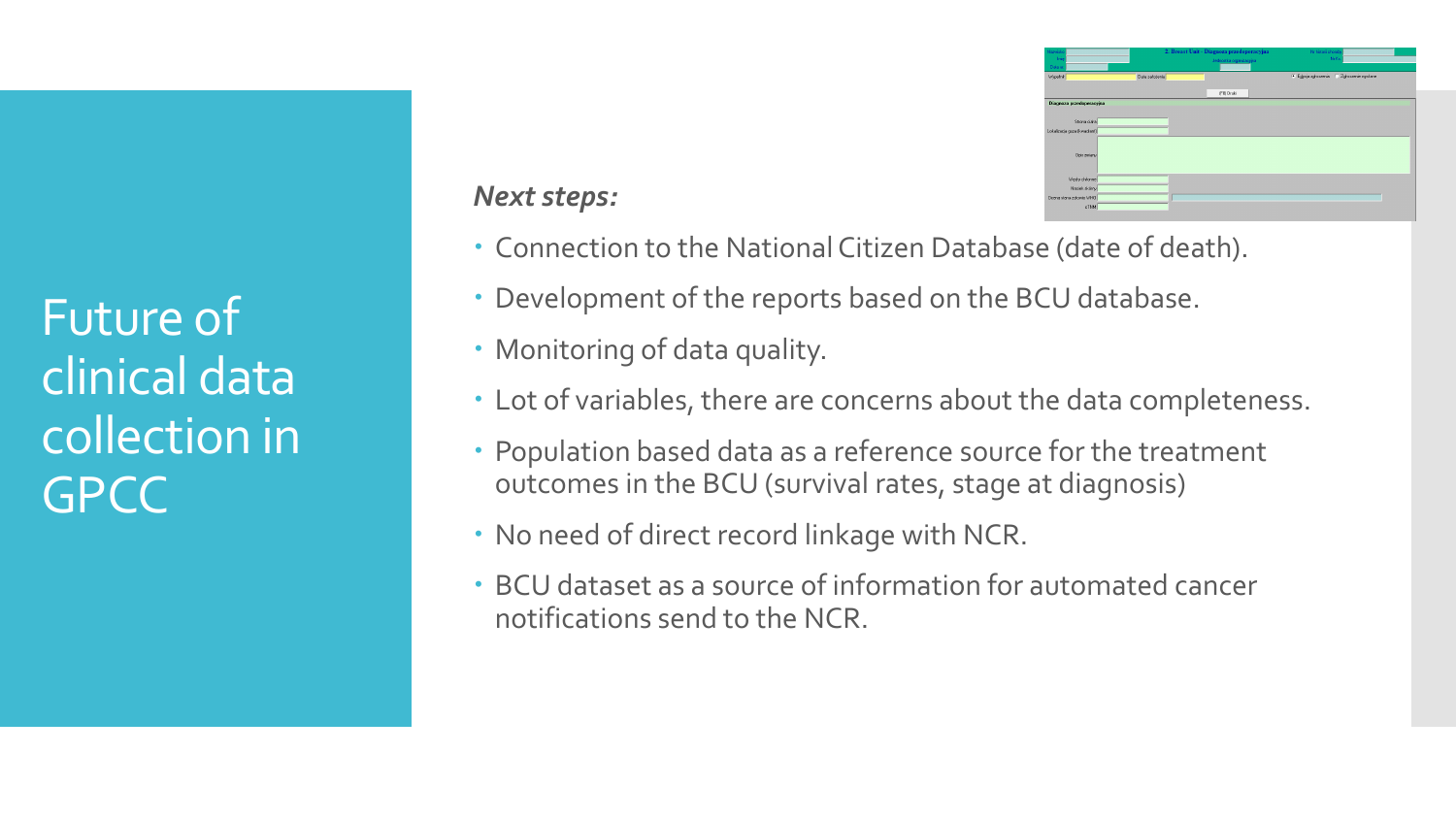Why do we need to integrate population based CR data with hospital based data?

### **National cancer registry perspective | Hospital based data**

- Staff development.
- IT tools for data analyses.
- Staff familiar with the privacy regulations.
- Source of information about multiple primaries.
- Vital status and cause of death information.
- Ability to improve the data quality.
- Lack of staff trained in data collection.
- Source of information about:
	- recurrences,
	- treatment outcomes of different protocols,
	- more detailed tumor characteristics,
	- comorbidities (especially in older age groups),
- Importance of the MDT approach in treatment outcomes.